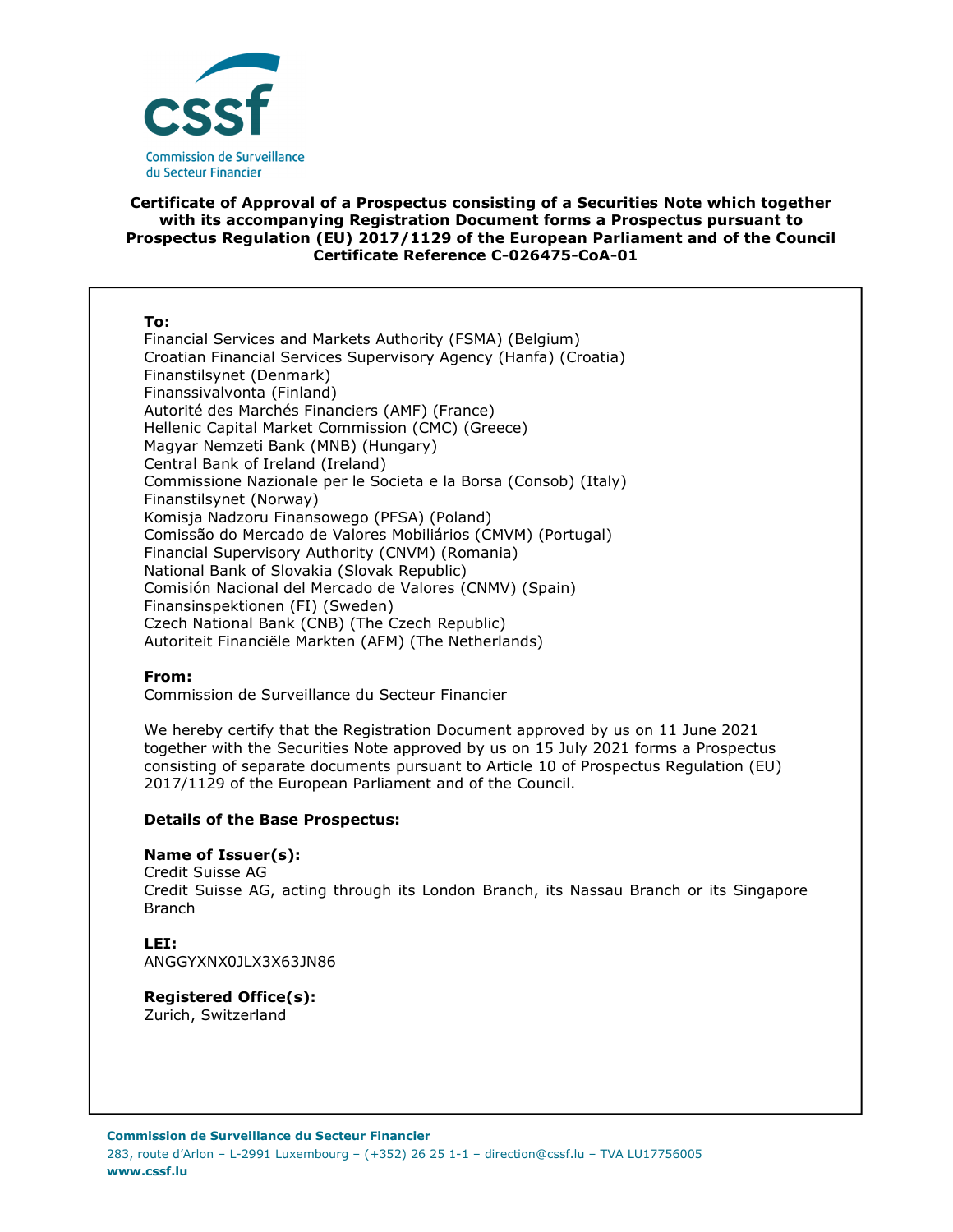

# **Type of Securities (if applicable):**

Reverse Convertible and Worst of Reverse Convertible Securities Base Prospectus Pursuant to the Structured Products Programme for the issuance of Notes, Certificates and Warrants

**National Prospectus Identifier:** C-026475

## **(References to the annexes of Regulation 2019/980 used):**

6, 14, 15, 17, 22, 28

## **Details in respect of the Securities Note :**

We hereby certify that the Securities Note detailed below has been drawn up pursuant to Prospectus Regulation (EU) 2017/1129 of the European Parliament and of the Council and was approved by us on 15 July 2021.

# **Name of Issuer(s):**

Credit Suisse AG Credit Suisse AG, acting through its London Branch, its Nassau Branch or its Singapore Branch

## **LEI:**

ANGGYXNX0JLX3X63JN86

## **Registered Office(s):**

Zurich, Switzerland

## **Type of Securities (if applicable):**

Reverse Convertible and Worst of Reverse Convertible Securities Base Prospectus Pursuant to the Structured Products Programme for the issuance of Notes, Certificates and Warrants

## **National Prospectus Identifier:** C-026475

## **(References to the annexes of Regulation 2019/980 used):**

14, 15, 17, 22, 28

## **Name of the Guarantor(s) (if any):**  Not applicable

**LEI of the Guarantor(s) (if any):**  Not applicable

## **Details in respect of the Registration Document <sup>1</sup> :**

We hereby certify that the Registration Document detailed below has been drawn up pursuant to the Prospectus Regulation (EU) 2017/1129 of the European Parliament and of the Council and was approved by us on 11 June 2021. This Registration Document may be used as a constitutent part of a Prospectus, as set out in Article 10 of Regulation (EU) 2017/1129.

 $1$  Notification of a prospectus composed of two parts is not sufficient to constitute a notification of the registration document. Notification of the registration document must conform to the requirement to include an appendix as set out in Article 26(4).